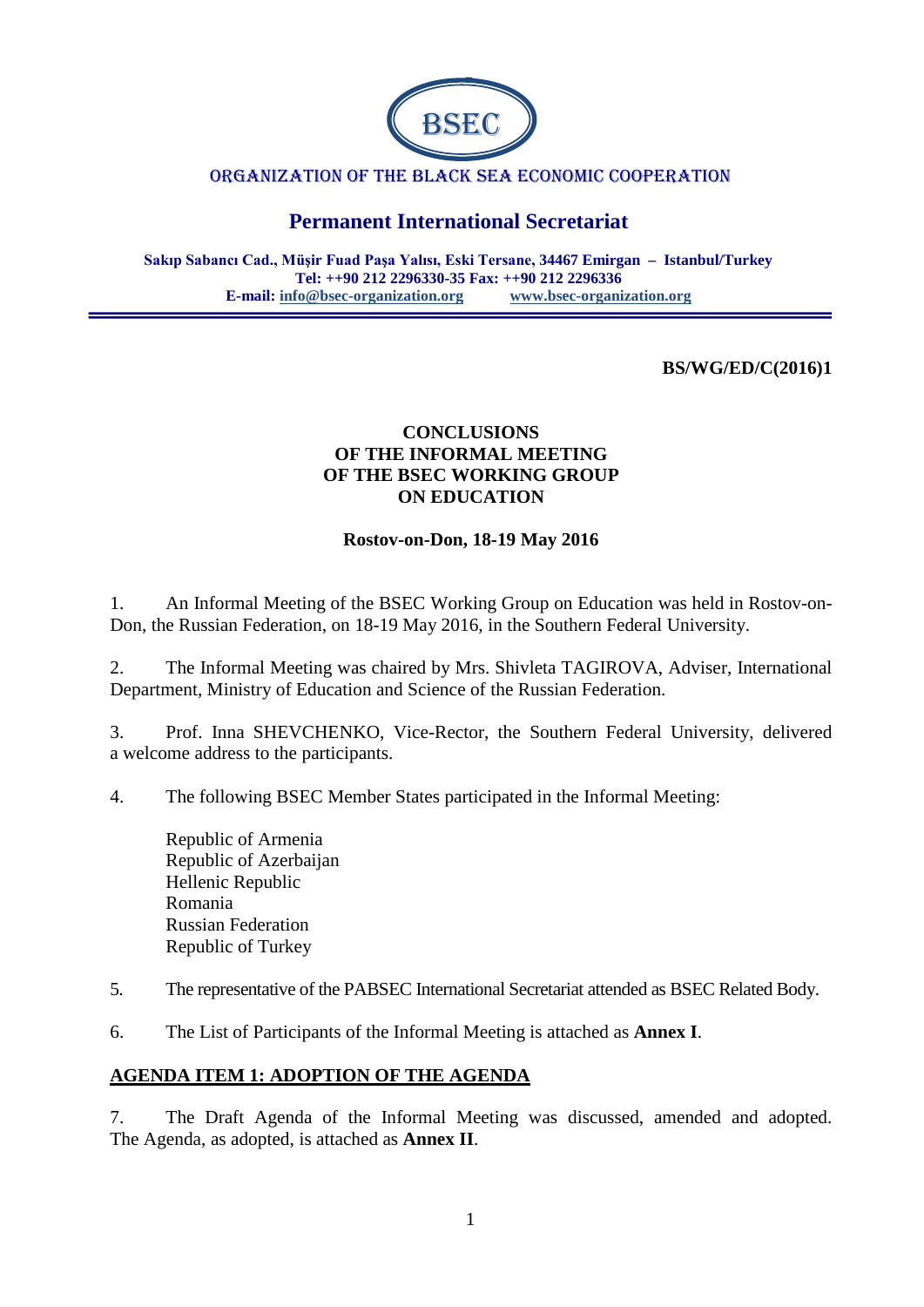#### **AGENDA ITEM 2: IMPLEMENTATION OF THE RESOLUTIONS, DECISIONS AND RECOMMENDATIONS OF THE BSEC COUNCIL OF MINISTERS, AND THE FOLLOW-UP OF THE DECLARATIONS AND JOINT STATEMENTS ADOPTED BY THE MINISTERS IN CHARGE OF EDUCATION**

8. The participants took note of the information by BSEC PERMIS on the ways and dynamics of the implementation of the Resolution of the 15<sup>th</sup> BSEC Council (Moscow, 1 November 2006), since the last Meeting of the BSEC Working Group on Education (BSEC Headquarters, 13 November 2015).

9. The participants considered and approved the Evaluation Report on the activities of the BSEC Working Group on Education (1 January 2014 - 31 December 2015), elaborated by the Country-Coordinator (the Hellenic Republic), for the submission to the Committee of Senior Officials. The said Report is attached as **Annex III.**

### **AGENDA ITEM 3: IMPLEMENTATION OF THE "BSEC ECONOMIC AGENDA 2012": PRIORITIES FOR THE SECOND MEDIUM-TERM (2016-2018)**

10. The participants took note of the information on the developments with regard to the implementation of the "BSEC Economic Agenda 2012" and the priorities for the second medium-term (2016-2018), provided by the BSEC PERMIS.

11. The representative of the Hellenic Republic recalled that no new responses to the *Questionnaire on the academic and student mobility amongst the BSEC Member States* were received. The final conclusions of the Questionnaire will be submitted to the BSEC PERMIS shortly.

12. The delegation of the Russian Federation proposed to consider the possibility to provide the BSEC PERMIS with a *Questionnaire on Cooperation in Education amongst the BSEC Member States* on a regular basis in order to establish a monitoring procedure.

13. The representative of the Hellenic Republic expressed interest of the country to participate in the elaboration of the above-mentioned Questionnaire.

*14.* The delegation of the Russian Federation proposed to elaborate *a Concept Note for the optimization of the existing data-collection procedures in the field of Education in the BSEC Region.* 

15. The representative of the Hellenic Republic recalled that the project proposal on an **"***Integrated Virtual Environment for Higher Education in BSEC Countries***"**, on the basis of the Portal of Education, was presented to the Working Group in 2015 (attached as **Annex IV**), with a view to be elaborated and implemented within the framework of the BSEC Project Management Unit. Interested Member States are invited to join the project.

16. The delegation of Romania expressed interest of the country to join the project.

17. The delegation of Romania delivered a presentation on the activities of the *Executive Agency for Higher Education, Research, Development and Innovation Funding (UEFISCDI),* attached as **Annex V***.*

18. The representative of the Hellenic Republic delivered a presentation on the "*Creation of a Leaflet/Brochure for Higher Education in Black Sea Region",* as an easy and cost effective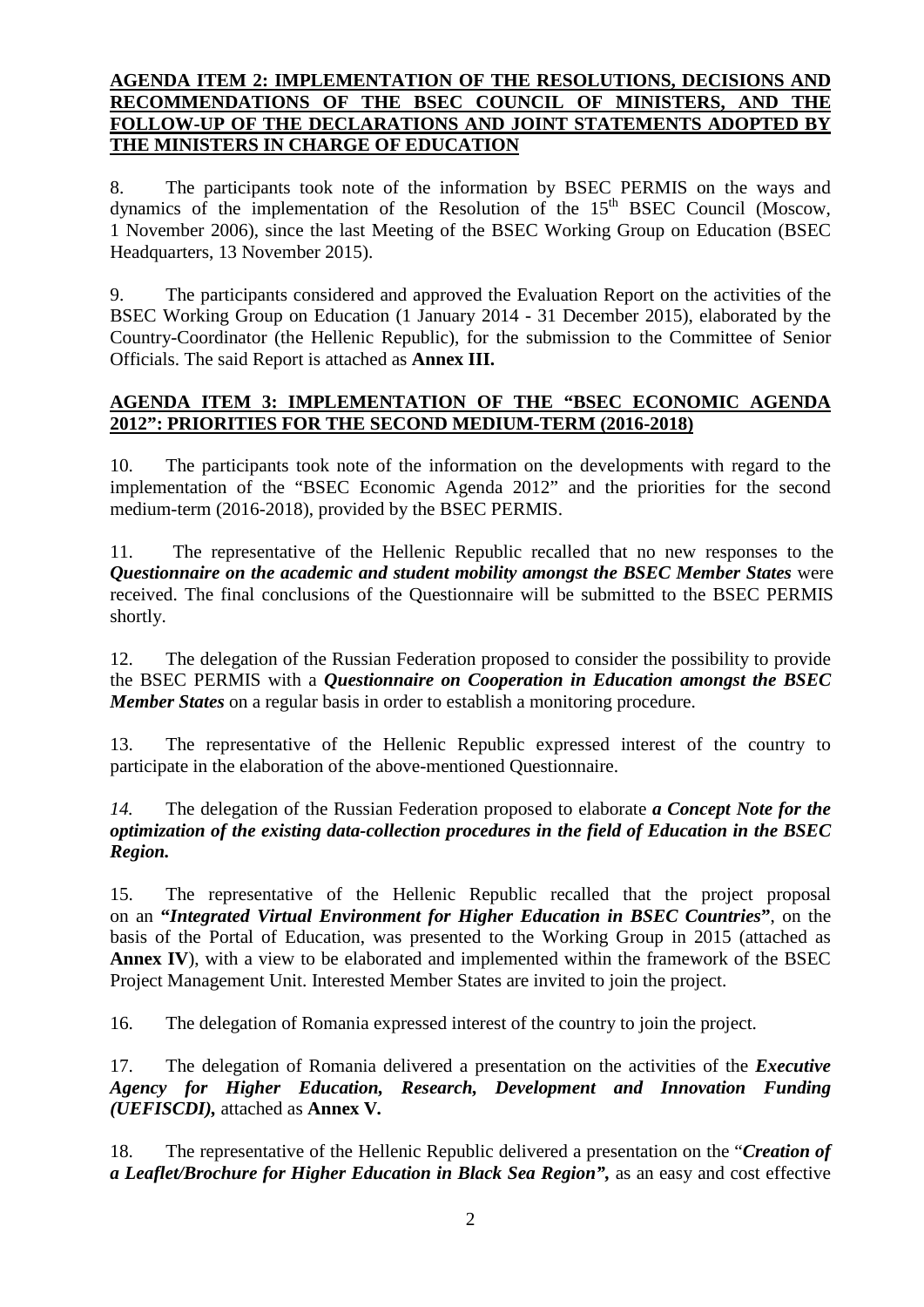way to further promote and expand the cooperation in Higher Education and the mobility of academic staff and students in the BSEC Region. The presentation is attached as **Annex VI**.

19. The delegations of Romania and the Russian Federation expressed interest of their countries to join the Hellenic Republic as members of the Coordinating Committee on the elaboration of the above-mentioned Leaflet/Brochure, to be presented at the next Meeting of the BSEC Working Group.

*20.* The delegation of the Russian Federation proposed to prepare *an information on recent developments in the area of quality assurance in Higher Education in the BSEC Member States.* 

21. The representatives of the Hellenic Republic and the Republic of Turkey expressed readiness to participate in the preparation of the above-mentioned information. The relevant authorities of the BSEC Member States are invited to contribute to this end.

22. The representative of the Republic of Armenia informed that data on proposals on the cooperation in the field of Education, made by a number of leading universities of Armenia, would be officially presented to the BSEC Member States for discussion at the next meeting of the Working Group.

23. The delegation of the Russian Federation delivered a presentation on the *"Black Sea Studies: Joint Educational Programs within BSEC*", attached as **Annex VII**.

24. The delegation of the Russian Federation proposed to elaborate a *Concept Note on national key Universities of the BSEC Member States* for the purpose of socio-economic development of the BSEC Region, to be presented at the next meeting of the Working Group.

25. The delegation of Romania delivered a presentation on the *"Cooperation in Central European Exchange Program for University Studies (CEEPUS)" and "Erasmus+" Programs,* as very useful examples for BSEC. The presentation is attached as **Annex VIII**.

# **AGENDA ITEM 4: YOUTH AND SPORTS ISSUES AND EDUCATION**

26. The participants took note of the information presented by the BSEC PERMIS on the consideration of Youth and Sports issues within BSEC and encouraged the Member States to propose projects reflecting the interconnection between Education and Youth and Sports.

27. The delegation of the Russian Federation informed on the activities of the Russian Federal Agency for Youth Affairs and proposed to consider the possibility of creation of a *Coordination Bureau on Youth Cooperation in Black Sea region and a Black Sea Youth Parliament*, in coordination with the Parliamentary Assembly of BSEC.

28. The delegation of the Russian Federation proposed to elaborate a *Concept Note on Youth Policy in the BSEC Region*, to be presented at the next meeting of the Working Group.

29. The delegation of Romania will inform the Ministry of Youth and Sports of Romania on the above-mentioned Concept Note.

### **AGENDA ITEM 5: COOPERATION WITH INTERNATIONAL ORGANIZATIONS**